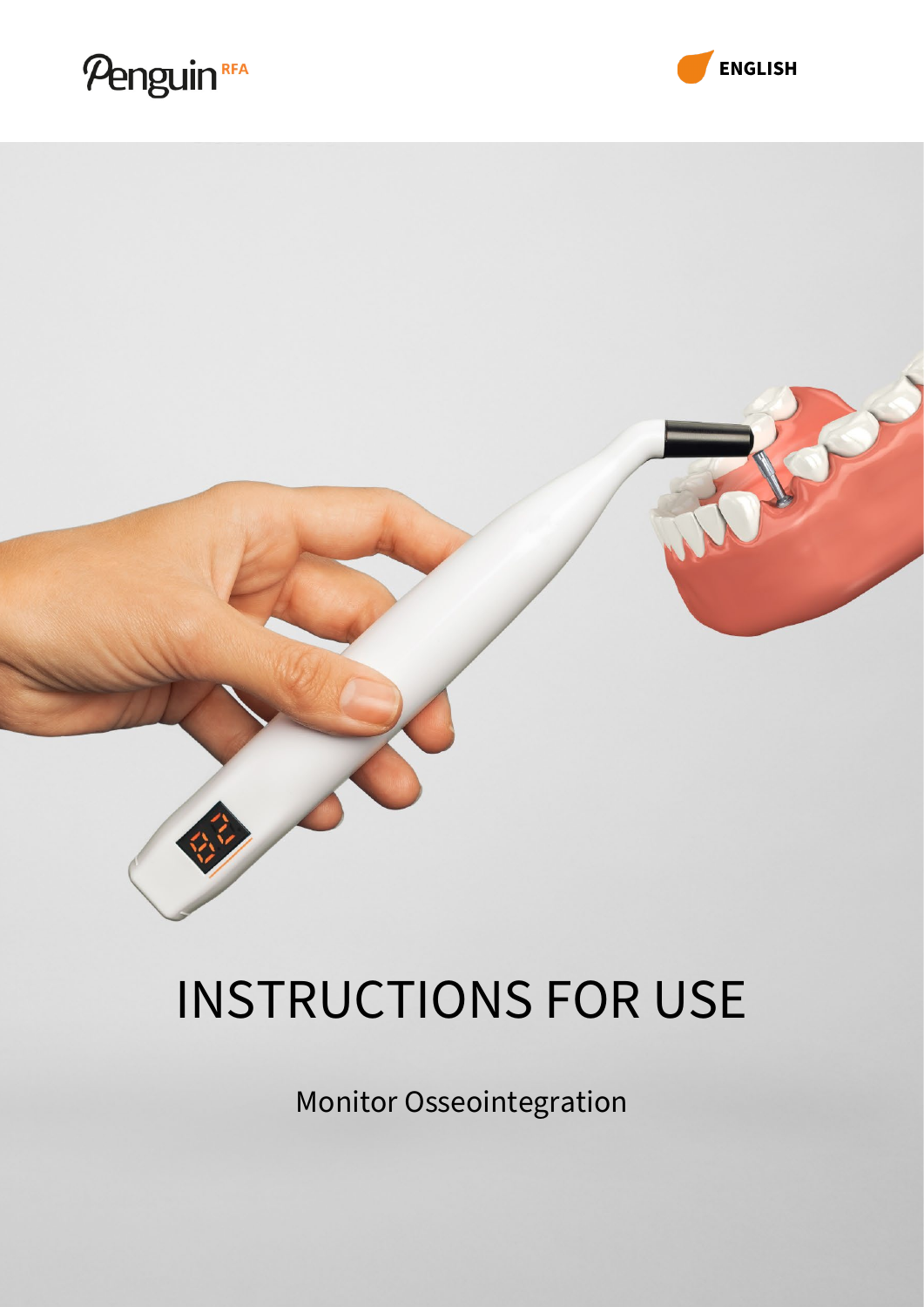



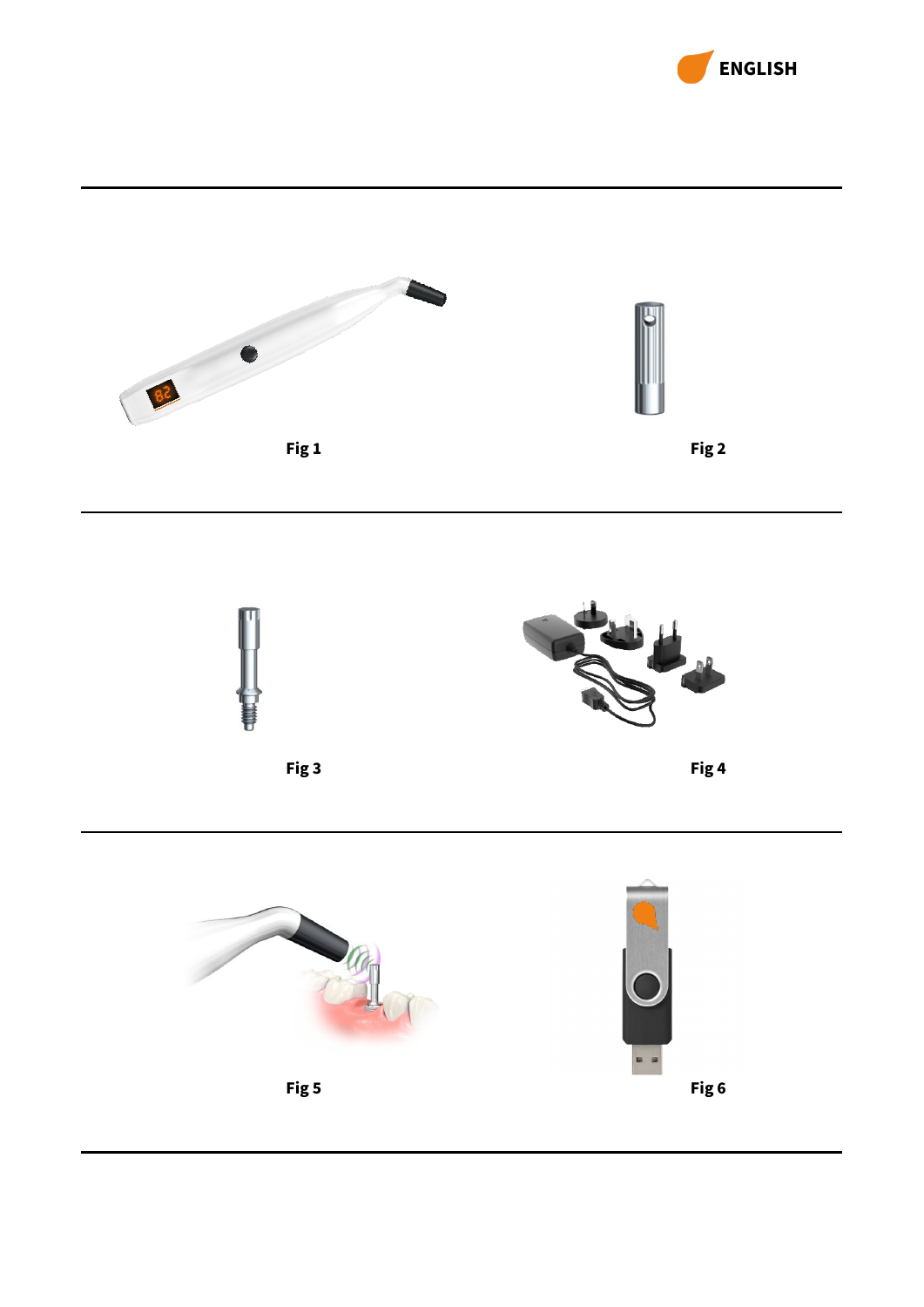

# **1. Indications for Use**

Penguin RFA is indicated for measuring the stability of dental implants in the oral cavity or craniofacial region.

# **2. Intended users**

Professional health care users and professional health care facility environments only. Please read the instruction for use before the first usage.

## **3. Figures and System components**

| Fig 1 Penguin RFA Instrument  | Included in package                                                            |
|-------------------------------|--------------------------------------------------------------------------------|
| Fig 2 MulTipeg Driver         | Included in package                                                            |
| Fig 3 Example MulTipeg        | Not included, sold separately                                                  |
| Fig 4 Mains adapter and plugs | Included in package                                                            |
| Fig 5 Measurement position    | Shows how the instrument tip is held towards the MulTipeg during a measurement |
| Fig 6 USB with IFU            | Included in package                                                            |



#### **4. Specifications**

- Power input: 5VDC, 1 VA<br>• Charger input: 100-240 V
- Charger input: 100-240 VAC, 5VA
- Instrument weight: 100g
- Charger safety class: EN 60601-1 Class II
- Instrument safety class: EN 60601-1 ME Class II
- EMC: EN 60601-1-2, class B
- The instrument is intended for continuous use
- The instrument contains NiMH batteries

# **5. Operating environment**

Ambient temperature: 16° to 40° C (60°-104° F) Relative humidity: 10% to 80% Rh, non-condensing

#### **6. Transport and storage**

Ambient temperature: -20° to 40° C (-4°-104° F). Relative humidity: 10%-85% Rh. Atmospheric pressure: 500 hPa- 1060 hPa (0.5-1.0 atm).

# **7. Symbols**

|                | Warning                         |                                  | Keep dry                                                                                            |
|----------------|---------------------------------|----------------------------------|-----------------------------------------------------------------------------------------------------|
|                | Follow instructions for use     | $\sqrt{\omega}$<br>$-20^{\circ}$ | Temperature limits                                                                                  |
|                | Magnetic field warning          |                                  | Manufacturer                                                                                        |
| 134 °C<br>쌌    | Autoclavable up to 134° C       | 20XX<br>20XX<br>୷⊓               | Manufacturing year                                                                                  |
| <b>STERILE</b> | Delivered Non-sterile           | C6402                            | CE mark                                                                                             |
| REF            | Catalogue number                | $R_{\rm only}$                   | Caution: Federal law restricts this device to sale<br>by or on the order of a physician or dentist. |
| LOT            | Lot/Batch code                  |                                  | Waste from electronic equipment must be handled<br>according to local regulations                   |
| SN             | Serial number                   | $\overline{\bm{\Lambda}}$        | Type BF Applied part                                                                                |
|                | Atmospheric pressure limit      | <u>%</u>                         | <b>Humidity limit</b>                                                                               |
|                | Electronic instructions for use |                                  |                                                                                                     |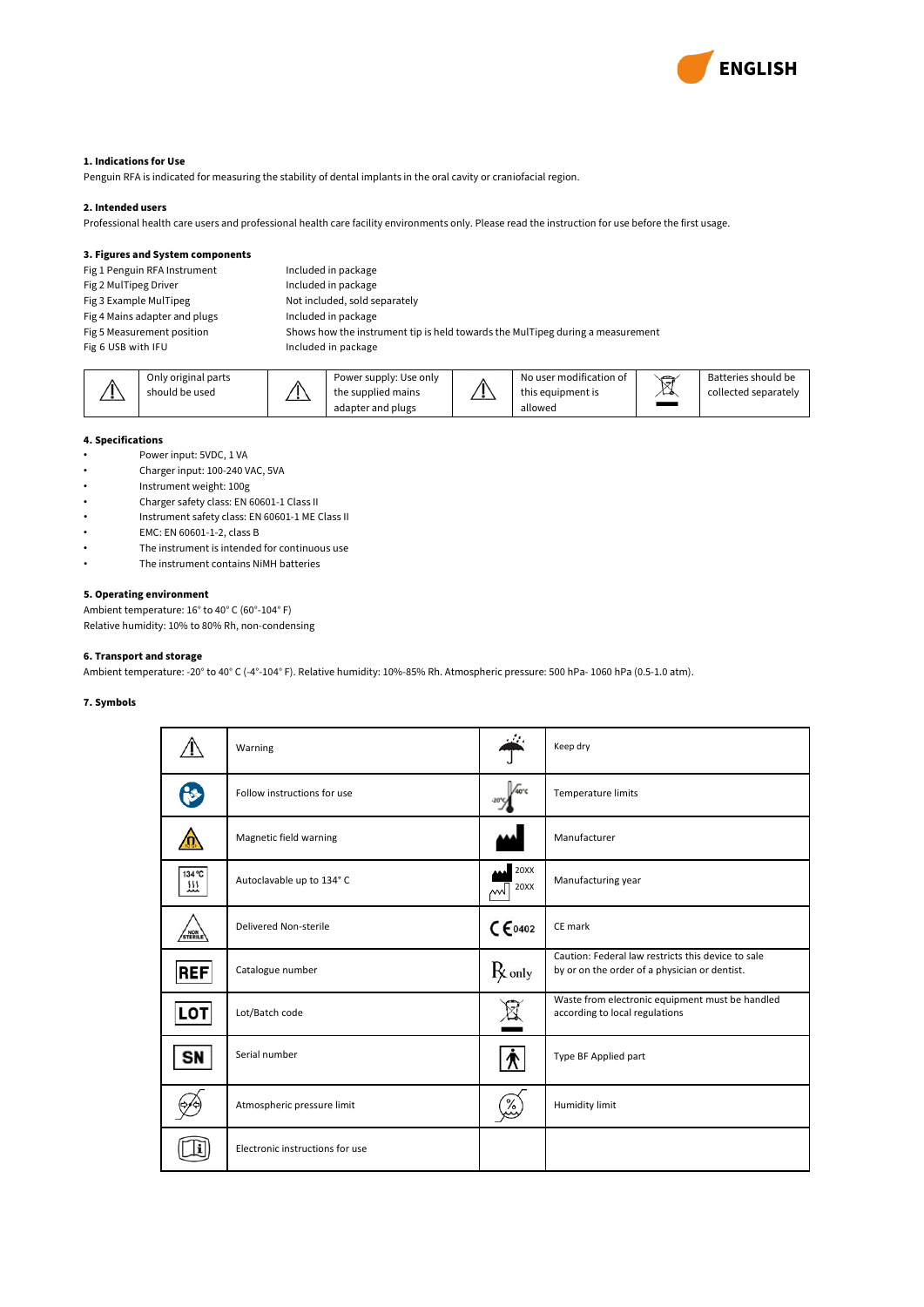

# **8. Characteristics**

Penguin RFA is an instrument for measuring the stability (ISQ) of dental and craniofacial implants. The instrument measures the resonance frequency of a MulTipeg and presents it as an ISQ value. The ISQ value, 1-99, reflects the stability of the implant – the higher the value, the more stable the implant. The instrument measures the ISQ-value with a precision of +/-1 ISQ unit. When mounted onto an implant, the MulTipeg resonance frequency can vary up to 2 ISQ units depending on the tightening torque.

Warning: Use of this equipment adjacent to or stacked with other equipment should be avoided because it could result in improper operation.

#### **9. MulTipeg**

 $\sqrt{N}$ 

 $\bigwedge$ 

The MulTipeg is made from titanium and has an integrated grip for the MulTipeg driver on top. Inspect the MulTipeg for damage before use. Damaged MulTipegs should not be used due to the risk of erroneous measurements.

There are different MulTipegs available made to fit different implant systems and types. Please refer to the updated list from the supplier.

Measurements should only be performed using the correct MulTipegs. Using the wrong MulTipeg could cause erroneous measurements or damages to  $\sqrt{N}$ the MulTipeg or implant.

The instrument emits short magnetic pulses with pulse duration of 1 ms and strength of +/-20 gauss, 10 mm from the instrument tip. Precautions might be necessary when using the instrument close to cardiac pacemakers or other equipment sensitive to magnetic fields.

#### **10. Technical function**

For bringing the MulTipeg into vibration, short magnetic pulses are sent from the instrument tip. The magnetic pulses interact with the magnet inside the MulTipeg and cause the MulTipeg to vibrate. A pickup in the instrument picks up the alternating magnetic field from the vibrating magnet, calculates the frequency and from that, the ISQ value.

#### **11. Implant stability**

An implant can have different stabilities in different directions. Make sure to measure from different directions around the top of the MulTipeg.

#### **12. ISQ-value**

The stability of the implant is presented as an "ISQ value". The higher the value, the more stable the implant. The ISQ is described in numerous clinical studies. A list of studies can be ordered from the supplier.

#### **13. Batteries & charging**

The instrument contains 2 NiMH battery cells that must be charged before use. A full charge takes approximately 3 hours at 20°C or 68°F. Warmer room temperature will increase the charging time. From fully charged, the instrument can measure continuously for 60 minutes before it needs to be recharged. The yellow LED is lit when the battery needs recharging. When the battery reaches a critical level, the instrument shuts off automatically. When the batteries are charging, the blue LED is lit. When the charging is ready, the light goes off. The charger should not be plugged in while measuring due to the risk of power line interference making it difficult to measure.

#### **14. Usage**

#### **14.1 Instrument on/off**

To turn the instrument on, press the operating key. A short beep should be heard and then all display segments are lit up for a short while. Check that all display segments are lit.

The software version is then shown briefly before the instrument starts to measure. If any error code (EX, where "X" is the error number) is shown during start up, please refer to the section "Troubleshooting".

To turn off, press and hold the operating key until the instrument turns off. The instrument will power down automatically after 30 seconds of inactivity.

#### **14.2 Measurement Penguin RFA**

A MulTipeg (fig 3) is mounted onto the implant by using the MulTipeg driver (fig 2). Use hand-tightening with 6-8 Ncm of tightening torque. Turn on the instrument and hold the tip close to the top of the MulTipeg (fig 5). When a signal is received, a beep is heard and then the ISQ-value is shown on the display for a short while before the instrument starts to measure again.

If electromagnetic noise is present, the instrument cannot measure. The electromagnetic noise warning is audible as well as visible on the display. Try to remove the source of the noise. The source could be any electric equipment close to the instrument.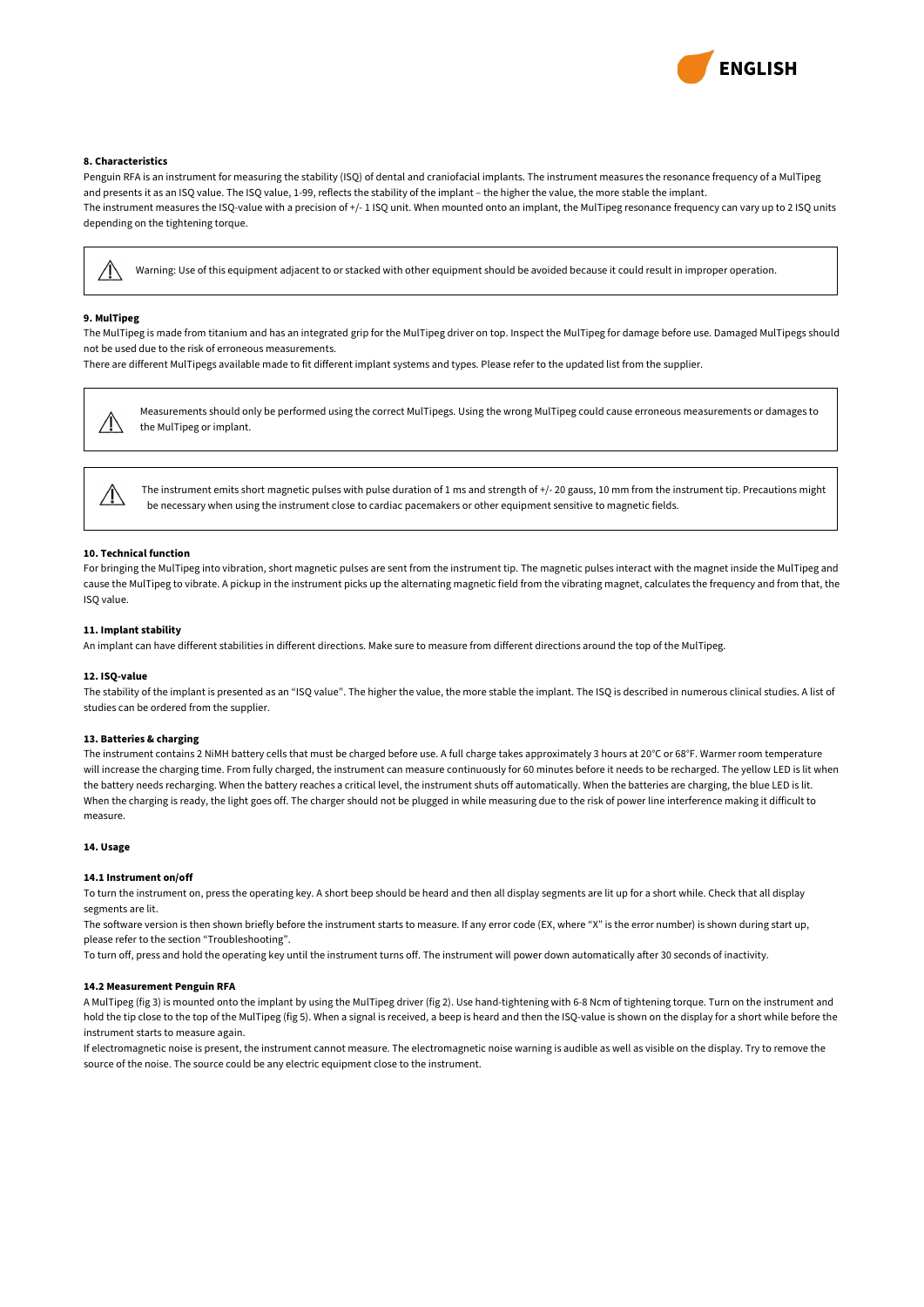

# **15. Cleaning and maintenance**



Before use, the parts should be cleaned and disinfected.

#### **15.1 Recommended disinfectants**

The following disinfectants are recommended for the instrument, the MulTipeg and the MulTipeg Driver:

- Schülke & Mayr: Mikrozid AF Liquid
- Dürr: FD 322
- Metrex: CaviCide

Follow the instructions for use for the disinfectant that is used.

 $\bigwedge$ Do not autoclave the instrument

#### **15.2 Autoclave sterilization (MulTipeg & MulTipeg Driver)**

Sterilization should be made in a pre-vacuum steam sterilizer (autoclave) according to ISO 17665-1. Clean the products and put them in an autoclave The following sterilization process shall be used:

• At least 3 Minutes at 134 (-1/+4)°C or 273(-1.6/+7.4)°F

Follow the instruction for the autoclave that is used.

 $/ \mathbb{N}$ Do not clean the MulTipeg by ultrasound. Could cause damage.

The instrument must be used with a cover in all uses. (Only US)  $\sqrt{1}$ The instrument must be cleaned with a disinfectant between patients.

#### **15.3 Cleaning**

#### • **Instrument**

The instrument is cleaned with a wet cloth. Any of the above disinfectants can be used. For use in environments requiring sterility, the instrument should be covered with a sterile cover.

#### • **MulTipeg Driver and MulTipegs**

The MulTipeg Driver and the MulTipeg should be cleaned with water with or without detergent, using a light brush. Any of the above disinfectant fluids can be used. For use in environments requiring sterility, the MulTipeg Driver and MulTipeg should be autoclaved before use according to the above instructions.

#### **16. Lifetime**

The lifetime of the instrument is determined by the number of charging cycles. The internal batteries can be fully charged more than 500 times before they need to be replaced. The instrument should not be left uncharged for more than 1 year.

The MulTipeg Driver is guaranteed for at least 100 autoclave cycles, and a MulTipeg is guaranteed for at least 20 autoclave cycles, before they are degraded in any way.

# **17. Troubleshooting**

# **17.1 Possible errors**

• **Difficult to achieve a measurement:**

In some cases it is more difficult for the instrument to bring the MulTipeg into vibration. If so, try to hold the instrument tip closer to the tip of the MulTipeg. Check also that no soft tissue is touching the MulTipeg which might stop its vibration.

- **Noise warning (audible and visible on the display):** An electric device close to the instrument is causing the warning. Try to remove the source. • **The instrument suddenly turns off:**
- The instrument turns off automatically after 30 seconds of inactivity. It also turns off if the battery level is too low, and due to any of the error codes described below.
- **Not all segments are lit up when instrument is started:** The instrument is damaged and has to be sent for repair or exchange.